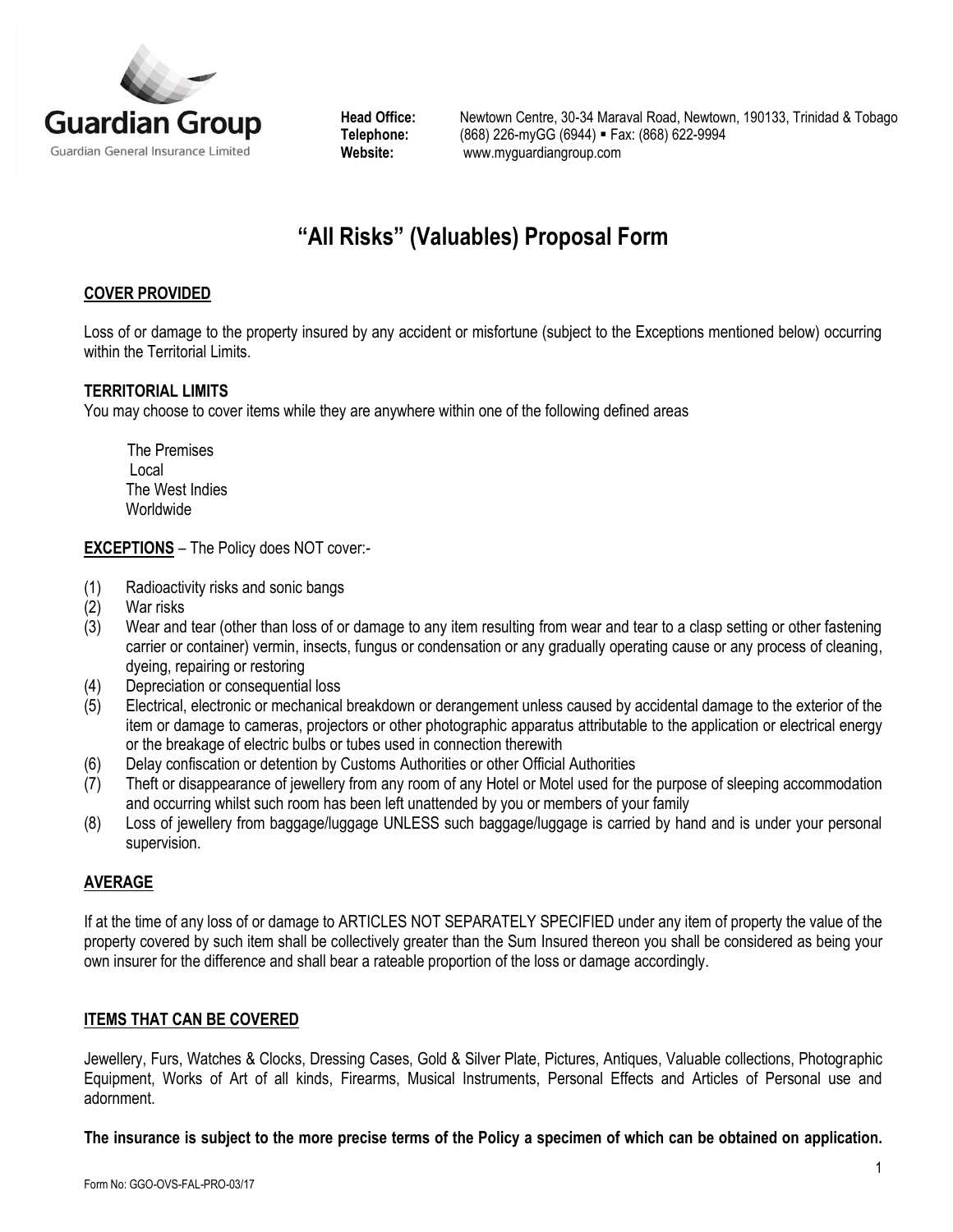# **EACH OF THESE QUESTIONS MUST BE ANSWERED COMPLETELY**

| <b>PLEASE</b>              |                                                                                                                                                                                                                                                                            |    |            |                                                                                                                                                                                                                                      |  |
|----------------------------|----------------------------------------------------------------------------------------------------------------------------------------------------------------------------------------------------------------------------------------------------------------------------|----|------------|--------------------------------------------------------------------------------------------------------------------------------------------------------------------------------------------------------------------------------------|--|
| <b>USE</b><br><b>BLOCK</b> | First name                                                                                                                                                                                                                                                                 |    | Surname    |                                                                                                                                                                                                                                      |  |
| <b>LETTERS</b>             |                                                                                                                                                                                                                                                                            |    |            |                                                                                                                                                                                                                                      |  |
|                            |                                                                                                                                                                                                                                                                            |    |            |                                                                                                                                                                                                                                      |  |
|                            | ID/DP/Social Security card/Passport No: \\connection\\connection\\connection\\connection\\connection\\connection\\connection\\connection\\connection\\connection\\connection\\connection\\connection\\connection\\connection\\                                             |    |            |                                                                                                                                                                                                                                      |  |
|                            |                                                                                                                                                                                                                                                                            |    |            |                                                                                                                                                                                                                                      |  |
|                            |                                                                                                                                                                                                                                                                            |    |            |                                                                                                                                                                                                                                      |  |
|                            | Marital Status New York New York New York New York New York New York New York New York New York New York New York New York New York New York New York New York New York New York New York New York New York New York New York                                              |    |            |                                                                                                                                                                                                                                      |  |
|                            | Telephone Nos. Home _____________________                                                                                                                                                                                                                                  |    |            | Cell <u>superior and the set of the set of the set of the set of the set of the set of the set of the set of the set of the set of the set of the set of the set of the set of the set of the set of the set of the set of the s</u> |  |
|                            |                                                                                                                                                                                                                                                                            | to |            |                                                                                                                                                                                                                                      |  |
|                            |                                                                                                                                                                                                                                                                            |    |            | MM/DD/YY                                                                                                                                                                                                                             |  |
| 1.                         | At what premises is the property proposed for insurance usually kept<br>overnight?                                                                                                                                                                                         |    |            |                                                                                                                                                                                                                                      |  |
| 2.                         | Do you have any policies in force with us?<br>If 'YES', please give details.                                                                                                                                                                                               |    | YES O NO O |                                                                                                                                                                                                                                      |  |
| 3.                         | Have you ever insured property for ALL RISKS, FIRE, BURGLARY or<br>THEFT?<br>If 'YES', please state:<br>(a) the name of all previous insurers<br>(b) whether any insurer has cancelled or refused to renew your policy<br>or required special terms or increased premiums. |    | YES O NO O |                                                                                                                                                                                                                                      |  |
| 4.                         | Are you the sole owner of the property to be insured?<br>If 'NO', please give details                                                                                                                                                                                      |    | YES O NO O |                                                                                                                                                                                                                                      |  |
| 5.                         | Have you ever sustained any loss of the kind to be insured?<br>If 'YES', please state:<br>(a) Date of loss<br>(b) Type of loss<br>(c) Amount                                                                                                                               |    | YES O NO O |                                                                                                                                                                                                                                      |  |
| 6.                         | Will any of the items be used by anyone other than yourself or a<br>member of your family living with you or any of your direct employees?<br>If 'YES', please state which items and by whom                                                                               |    | YES O NO O |                                                                                                                                                                                                                                      |  |
| 7.                         | Has any insurer ever declined any proposal from you?<br>If 'YES', please state name of the insurer.                                                                                                                                                                        |    | YES O NO O |                                                                                                                                                                                                                                      |  |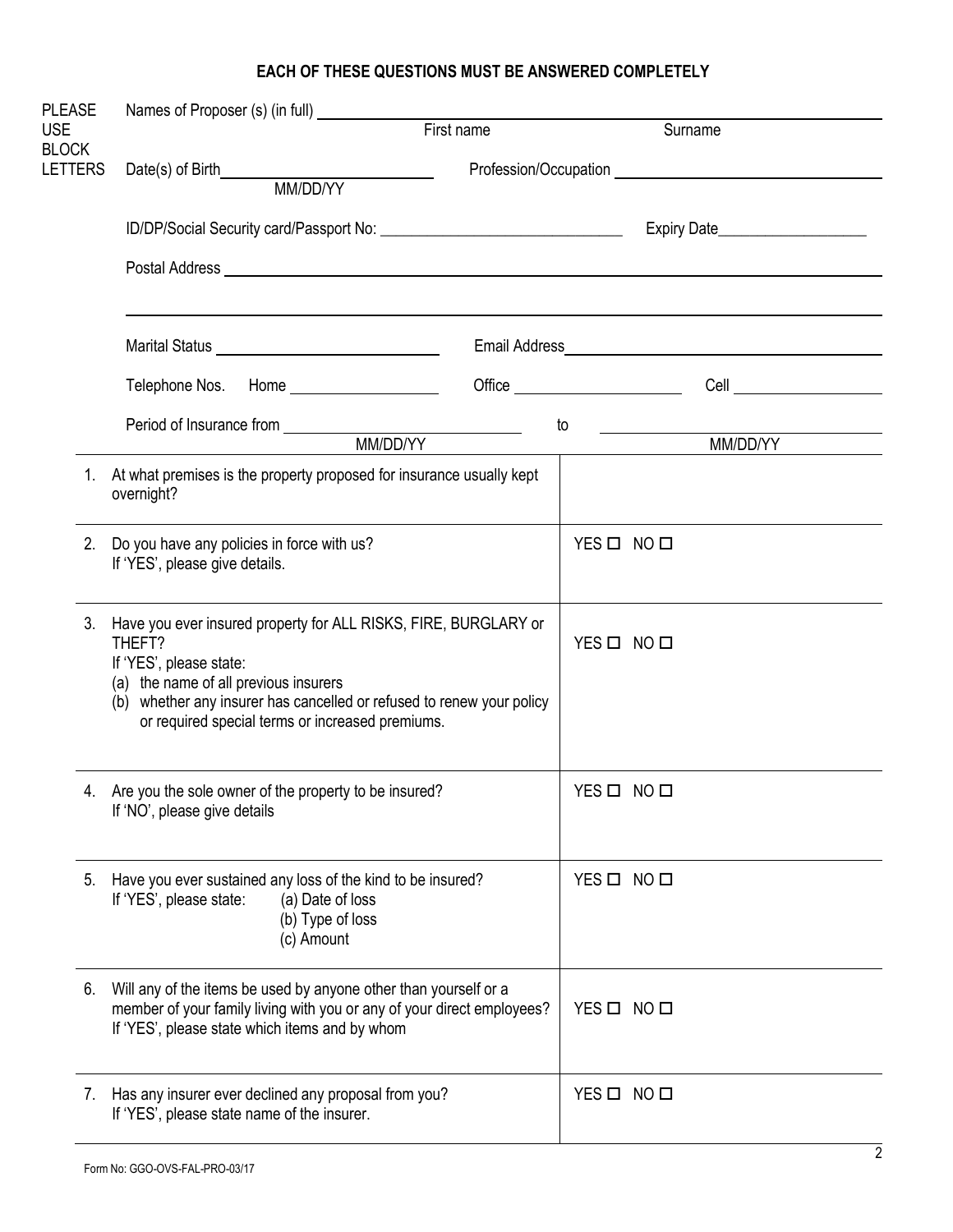| 8. | What is the nature of the premises?                                                                                                                                                                | 1) Private residence (house/flat) occupied<br>solely by you and your family<br>П<br>2) Office under your control<br>3) Other (Describe)<br>п                    |
|----|----------------------------------------------------------------------------------------------------------------------------------------------------------------------------------------------------|-----------------------------------------------------------------------------------------------------------------------------------------------------------------|
| 9. | Who else has access to the premises?                                                                                                                                                               |                                                                                                                                                                 |
|    | 10. To your knowledge, have the premises ever been broken into, or have<br>there been mysterious disappearances of articles from within the<br>premises occupied?<br>If 'YES', please give details | YES O NO O                                                                                                                                                      |
|    | 11. Are the premises left unoccupied at any time?<br>If 'YES', please give details                                                                                                                 | YES O NO O                                                                                                                                                      |
|    | 12. Is the property protected whilst kept at the premises mentioned in (1)<br>above by any of the following?<br><b>Burglar Alarm</b><br><b>Grillwork</b><br>Safe<br>Other                          | YES O NO O<br>$YES$ $\square$<br>NO <sub>II</sub><br>Please give details overleaf<br>$YES$ $\square$<br>NO <sub>II</sub><br>$YES$ $\square$<br>NO <sub>II</sub> |

13. List below all items you wish to insure and provide Valuations and/ or bills. **Continue on a separate sheet if necessary.**

| <b>Items</b>                                                                                                                      | Value      | <b>Territorial Limits</b><br>(Local, WI, Worldwide) | <b>Rates</b><br><b>Official Use</b><br>Only |
|-----------------------------------------------------------------------------------------------------------------------------------|------------|-----------------------------------------------------|---------------------------------------------|
|                                                                                                                                   |            |                                                     |                                             |
|                                                                                                                                   |            |                                                     |                                             |
|                                                                                                                                   |            |                                                     |                                             |
|                                                                                                                                   |            |                                                     |                                             |
|                                                                                                                                   |            |                                                     |                                             |
|                                                                                                                                   |            |                                                     |                                             |
|                                                                                                                                   |            |                                                     |                                             |
|                                                                                                                                   |            |                                                     |                                             |
|                                                                                                                                   |            |                                                     |                                             |
|                                                                                                                                   |            |                                                     |                                             |
|                                                                                                                                   |            |                                                     |                                             |
| 14. Do you own any articles similar to the ones proposed for insurance that you<br>have not listed?<br>If 'YES', please state why | YES O NO O |                                                     |                                             |
| 15. Is any of the property proposed for insurance used for business/professional<br>purposes?<br>If 'YES', please give details    |            | YES O NO O                                          |                                             |